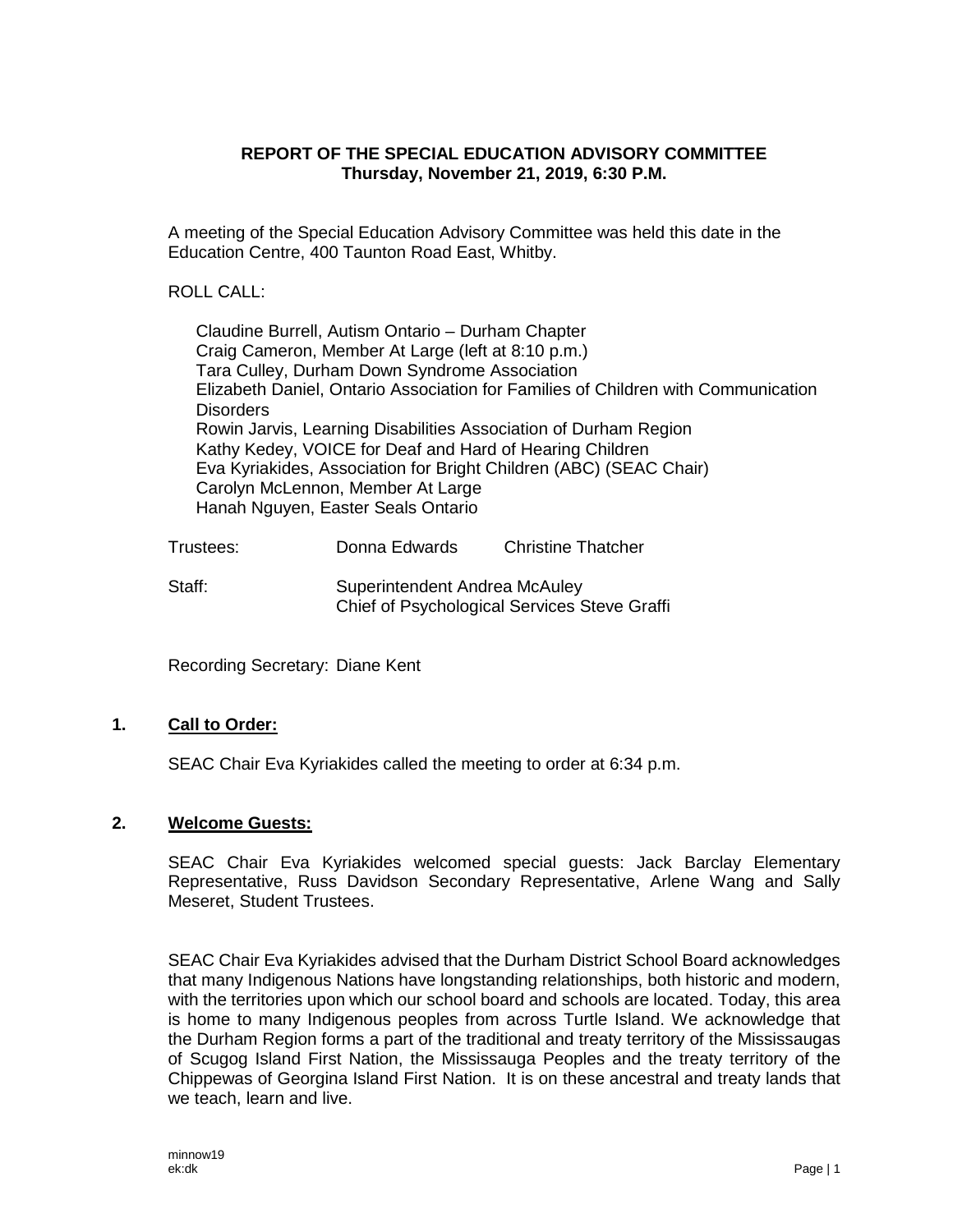### **3. Regrets:**

Regrets:

- Claudine Burrell, Autism Ontario Durham Chapter
- Kathy Kedey, VOICE for Deaf and Hard of Hearing Children
- Hanah Nguyen, Easter Seals Ontario
- Christine Thatcher, Trustee

### **4. Approval of Agenda:**

That the agenda for November 21, 2019 be amended to add an additional presentation, "OSTA-AECO's Vision Document and eLearning Report" under Item 7).

MOVED BY: Tara Culley SECONDED BY: Rowin Jarvis

# CARRIED

## **5. Approval of the Minutes from October 17, 2019:**

That the minutes from October 17, 2019 be approved.

MOVED BY: Tara Culley SECONDED BY: Carolyn McLennon

# CARRIED

### **6. Inclusive Student Services Report – November 2019:**

#### **Inclusive Student Services**

Inclusive Student Services team members collaborate to support success and well-being for students with special education and/or mental health needs. Partners, internal to the DDSB and within the broader community are essential. Highlights of collaboration this month include:

- Grove CTCC (Care, Treatment, Custody and Corrections) programming in partnership with twelve community partners
- Work with Grandview Children's Center, and five other DSBs, on the revisions to School Based Rehabilitation Services
- Work with the Durham Region Health Department Infant and Child Development on entry to school supports for children
- Partnerships with Lakeridge Health to support students with addictions needs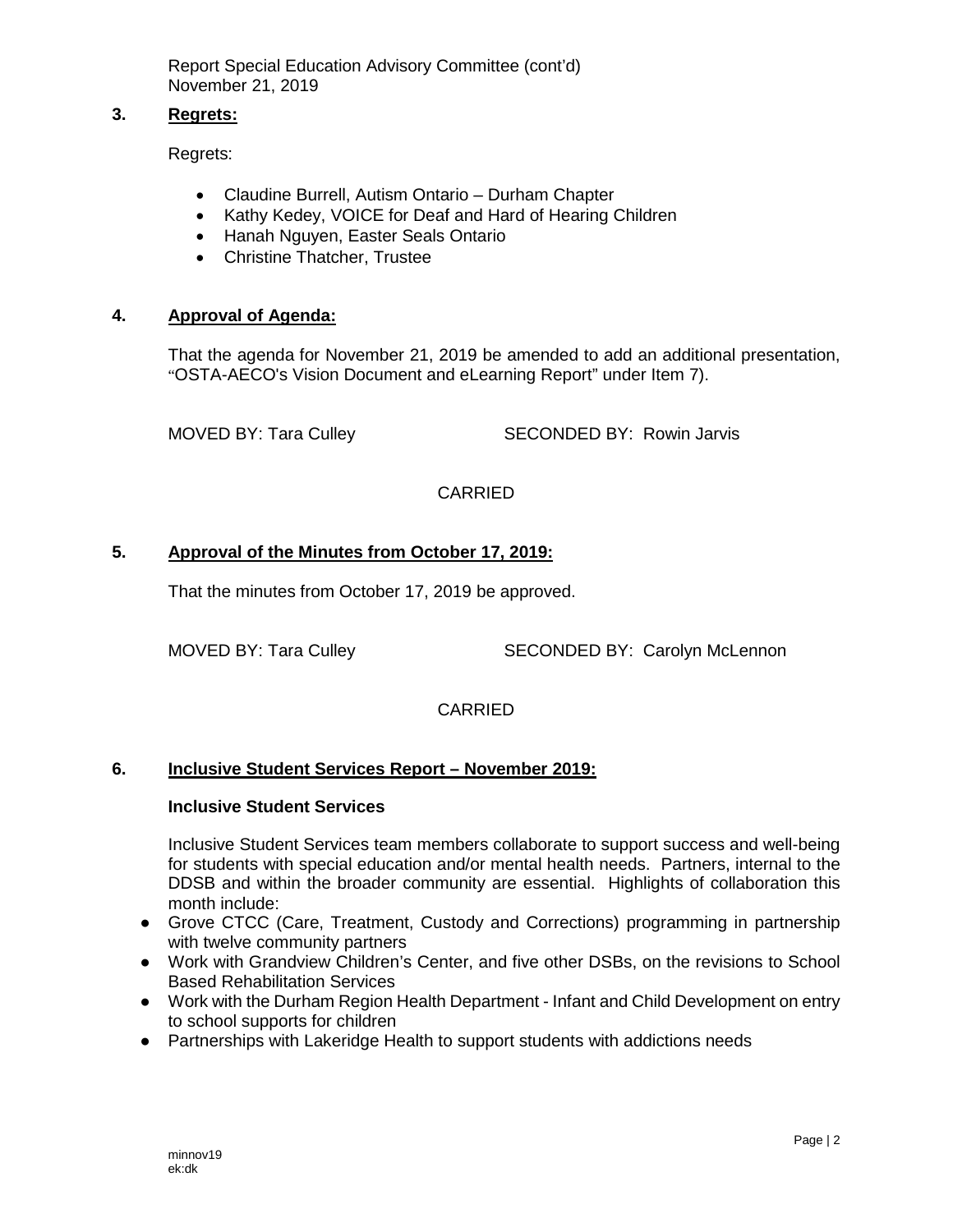### **6. Inclusive Student Services Report – November 2019: (cont'd)**

Supporting professional learning is an important foundation to our work as well. Friday November 15th was a system PD Day across Durham Region and the department team was active in the provision of learning for secondary teachers as well as Educational Assistants across the system. We look forward to sharing some of the feedback from these sessions next month.

Please join us in celebrating the immense contribution of Education Assistants. November 20th is Educational Assistant Appreciation Day in both the DCDSB as well as the DDSB. A compilation of highlights of how schools recognize the valuable role EAs have in supporting student growth and success will be shared with SEAC during our November meeting.

Thank you for your continued support.



### **Team Highlight: Work Experience Coordinator**

The Work Education Coordinator plays an integral role in the work education experiences for students with special education needs in the DDSB. This work involves facilitating and coordinating the Special Education Work Education program for the entire school board to help students develop skills and gain experience in a constructive working environment. As part of this work, the Work Education Coordinator:

- directly supports the Portable Packaging work experience and monitors our two shredding sites which provide work experience within the DDSB
- assists with ensuring all necessary paperwork has been accurately filled out, supports teachers with establishing work education placements
- recruits new employers willing to offer additional placements
- arranges for transportation and supports the Transition to Work Program for their placement and transportation needs
- provides on-going support and professional development with job coaching training and the development of professional resources for the staff that support work education opportunities within the DDSB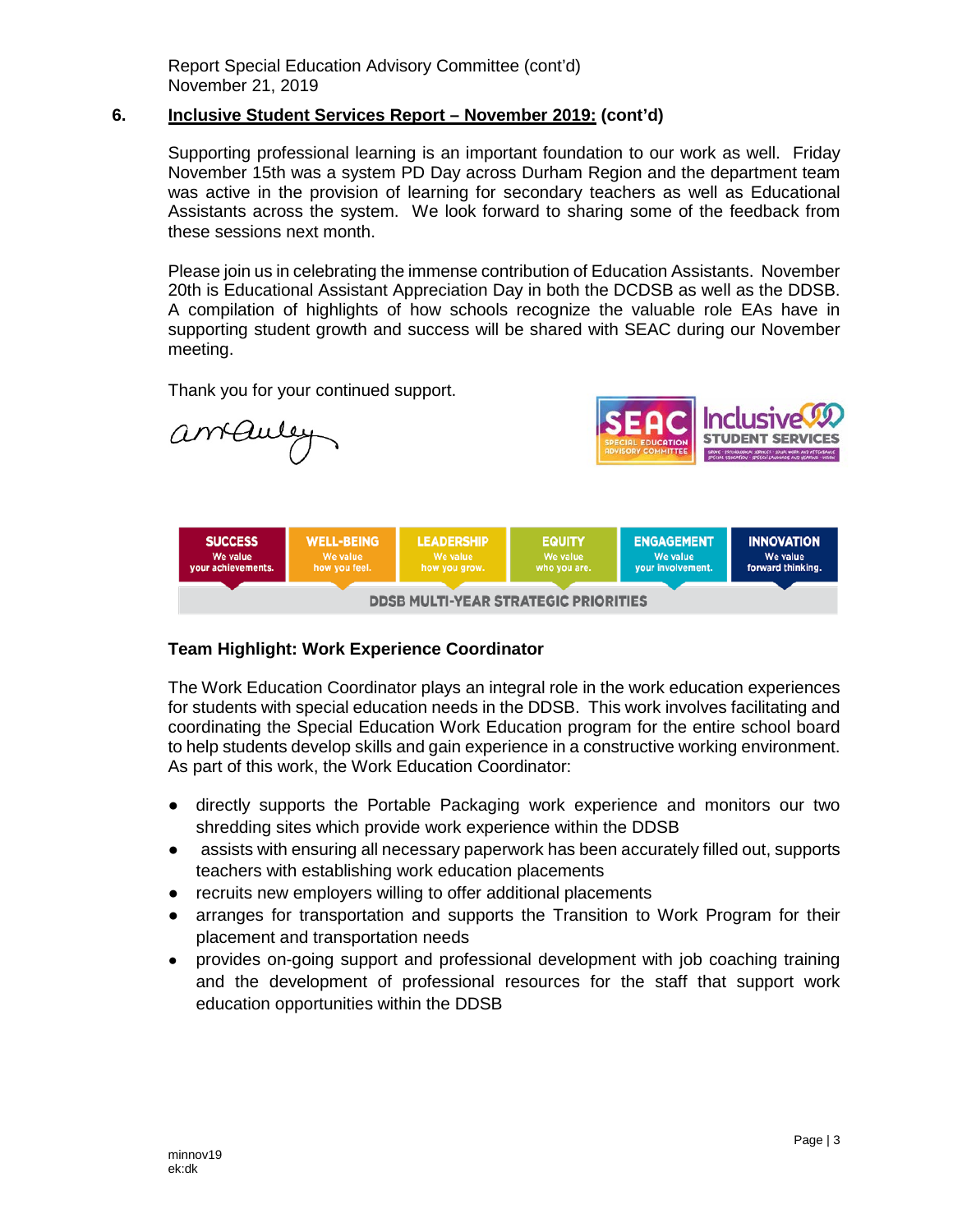### **6. Inclusive Student Services Report – November 2019: (cont'd)**

### **Compassion Fatigue and Vicarious Trauma - Team Training with the TEND Academy**

We are proud of the wide scope of services and supports our teams provide to students, families and school teams. This includes trauma, crisis and loss support when members of our Durham DSB community experience these significant events. Part of our Service In, Service Out commitment for the 2019-20 school year, linking with the well-being priority of the DDSB, is to provide intentional supports to bolster the wellness of staff.

#### *"We are going to get wet when we walk through the rain"*

As members of our Psychological Services and Social Work teams are called upon to assist schools at a time of a tragic or traumatic event, it is important for staff members to be aware of, and continue to work on, their own resiliencies in doing this very challenging work. This includes the impact of multiple responses, responding to a situation involving a student who the service professional has connection to, and/or the emotional labour of moving between crises with minimal opportunity for debrief in between.

Working with a speaker from TEND, both sets of staff (October 18<sup>th</sup>) were trained to more effectively deal with trauma-exposed workplaces. In addition, Principals from DASS and Grove School, and many Special Education Facilitators, were able to join them for this very effective and necessary training.

We will continue the discussion from this full day seminar within the individual team meetings to remind and practice the strategies shared.

If you are interested in learning more about Compassion Fatigue and Vicarious Trauma, the session facilitator shared the following resources:

Video: "**Beyond the Cliff**" presented by Laura van Dernoot Lipsky <https://www.youtube.com/watch?v=uOzDGrcvmus>

#### **Personal Reflection - What's Draining You?**

e.g.[,](http://www.melbabenson.com/articles_files/What%27s%20Draining%20You.pdf) [http://www.melbabenson.com/articles\\_files/What%27s%20Draining%20You.pdf](http://www.melbabenson.com/articles_files/What%27s%20Draining%20You.pdf)

#### **TEND Academy** Website: <https://www.tendacademy.ca/category/vicarious-trauma/>

We look forward to extending this learning with Principals, Vice Principals and Senior Managers on December 10th when the TEND Academy returns the DDSB. Please see the flier at end of this document.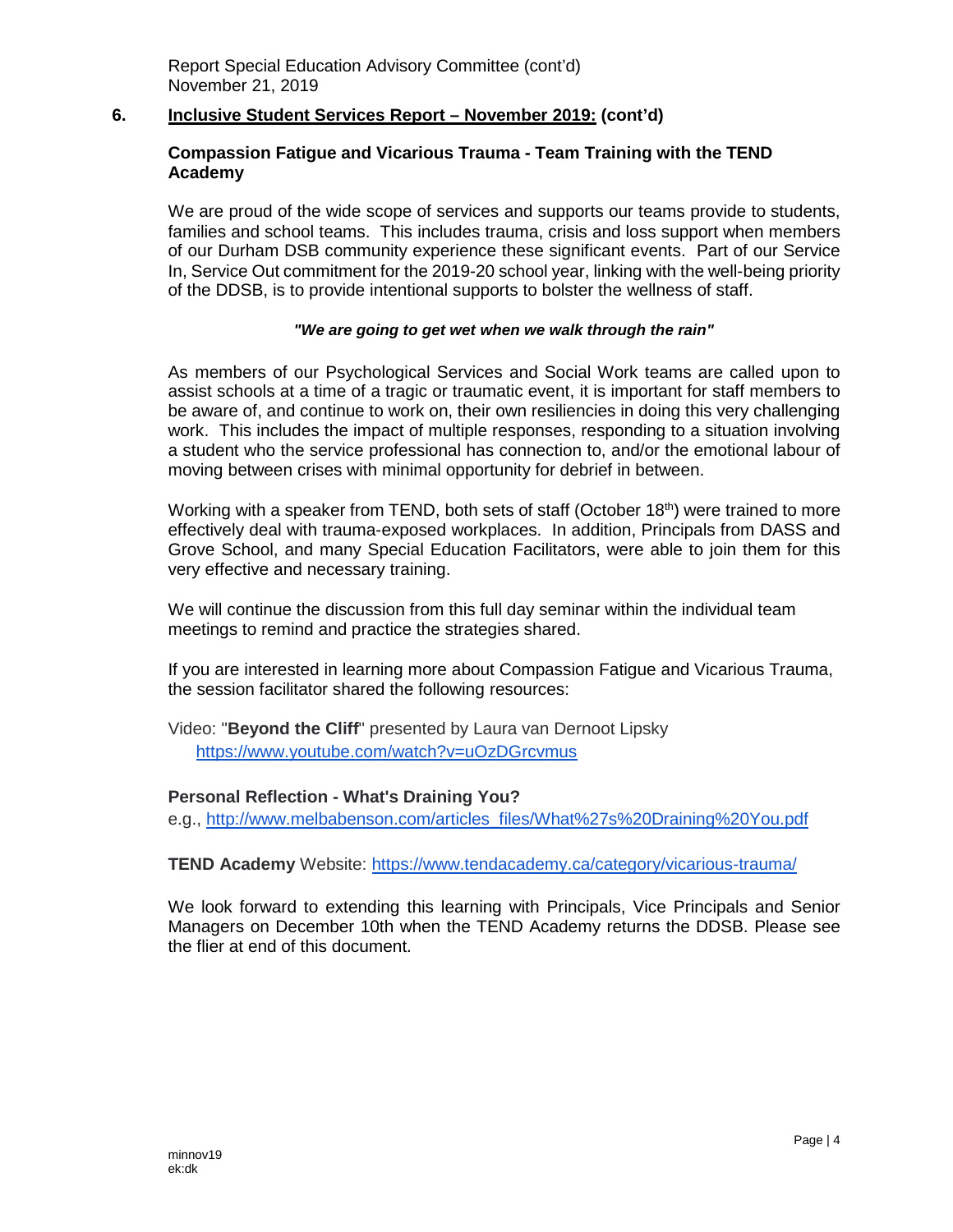### **6. Inclusive Student Services Report – November 2019: (cont'd)**

#### **Cortical Visual Impairment - From Theory to Practice**

Supporting Students with Cortical Visual Impairment: From Theory to Practice.

Lindsay Hillier, Manager for Surrey Place, Ontario Blind-Low Vision Early Intervention team, provided professional learning for teachers of Special Education Developmental Programs, Vision Resource Teachers, Facilitators and Speech-Language Pathologists on November 20, 2019. Cortical visual impairment (CVI) is caused by neurological damage affecting the visual parts of the brain and is the number one cause of visual impairment in children (Ketpal & Donahue, 2007; Lantzy-Roman, 2018). The approach when working with children with CVI is very different from traditional interventions used with children with ocular visual impairments. This session will focus on CVI and its impact on children's access to learning.

#### Presenter Bio: *Lindsay Hillier*

Lindsay's background is in Early Childhood Education and she holds a Master of Special Education: Visual Impairment. She has been working in the field of Early Childhood services (Birth to 5years) with children who are visually impaired for over 30 years. Lindsay is currently the President of the Pediatric Cortical Visual Impairment Society; an International multidisciplinary group addressing the needs of young children with CVI. She has been a speaker at a number of conferences related to CVI and its impact on professional service delivery.

A big part of Lindsay's work is to communicate the needs of young children with visual impairments and additional disabilities to community professionals working in this field. Under her work with the Ontario Blind-Low Vision Early Intervention Program at the Training and Development Centre, she supports the Blind-Low Vision Early Intervention agencies across the province. Lindsay provides coaching, training and workshops to their community partners. She has spent much time reviewing the current research and striving to promote the implementation of evidence base practices in early childhood learning settings. Lindsay believes it is the environment (including teaching approach) that is the primary barrier to the children's learning. Building capacity in our childcares, schools and children's homes is the main goal of her service.

### **Psychological Services**

Psychological Services staff continue to fulfill their commitment to the Operational Goals of the DDSB and, therein, their five service functions of: assessment, consultation, direct service, crisis response and capacity building.

To support system resource allocation, Psychological Services staff are supporting schools in their applications for Special Incidence Portion funding, an annual undertaking wherein funding applications are submitted to the Ministry of Education to support students with specialized and complex needs. Staff also have embraced the D2L Platform for Digital Learning in support of Capacity Building. On-line training in nonviolent crisis intervention (BMS) is set to launch in November, as are two modules on Applied Behavior Analysis.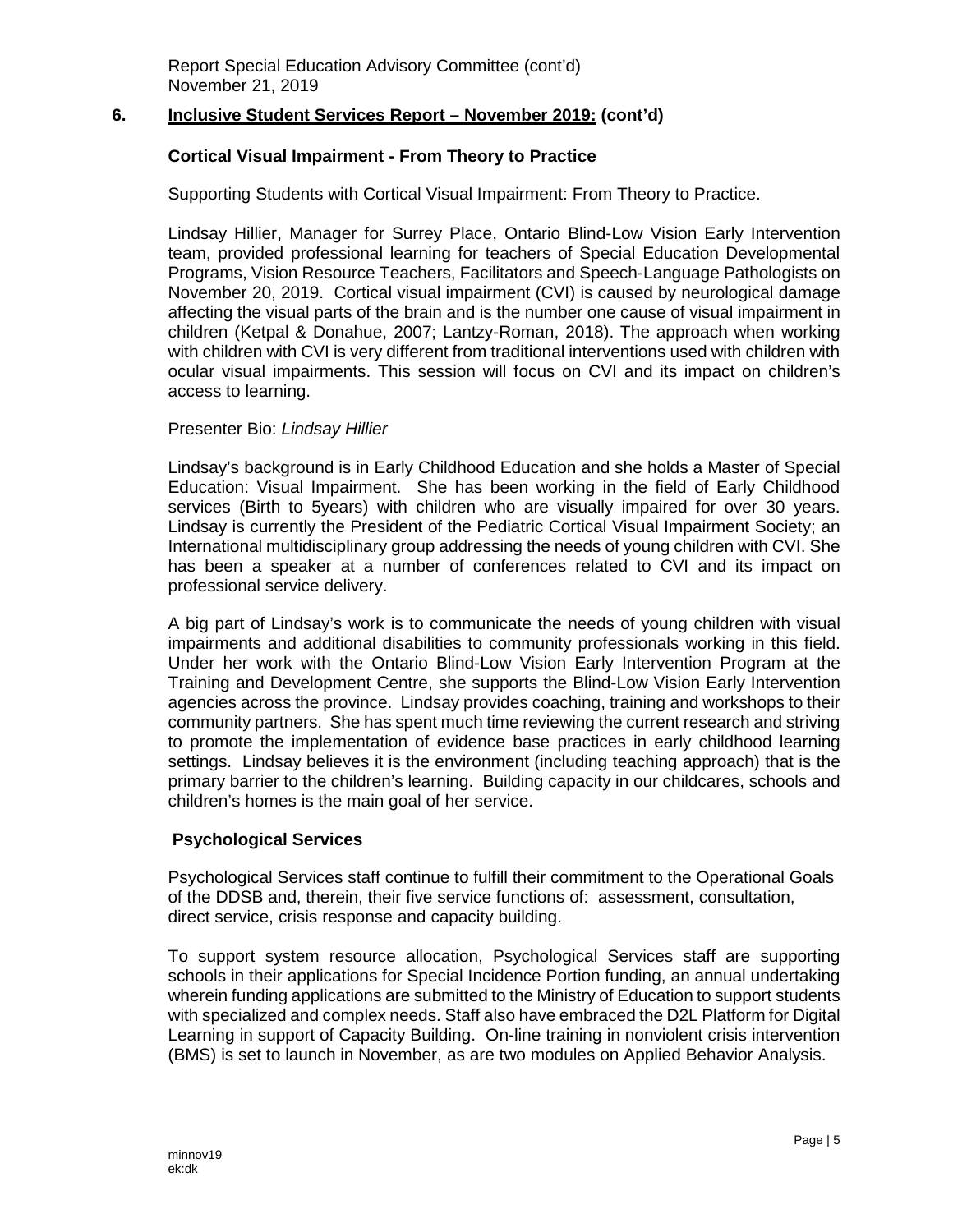#### **6. Inclusive Student Services Report – November 2019: (cont'd)**

Finally, Psychological Services has worked collaboratively with colleagues in Social Work, Safe Schools and Equity to map out a systematic and strategic plan to mobilize the DDSB toward trauma-informed practices. A three-year commitment to increasing awareness, sensitivity and informed practice is underway, and is built upon staff training in trauma exposure and compassion fatigue. More details to come.

#### **Social Work and Attendance Services**

The Social Work team members have been supporting team members who are new to the DDSB as the team, as a whole, focused on support for students. In addition, we have just completed the design of our new data collection tool and we are ironing out the last few details to move to implementation. Team members have been actively working with students across the system as well as collaborating with their assigned family of schools to support improvement plans. As well, many members of the team will be delivering professional development training to their EA colleagues on a variety of topics during an upcoming PD day; they are excited to have an opportunity to share their knowledge and support their colleagues.

In late October, most of the Social Work team members attended a full day training focusing on human trafficking and exploring ways to better support young people who are involved in human trafficking or who may be at increased risk. Those who participated found the forum to be very informative and relevant to their practice.

Going forward the team will begin to focus on implementing the School Social Work framework. We will be developing implementation and communication strategies over the coming months.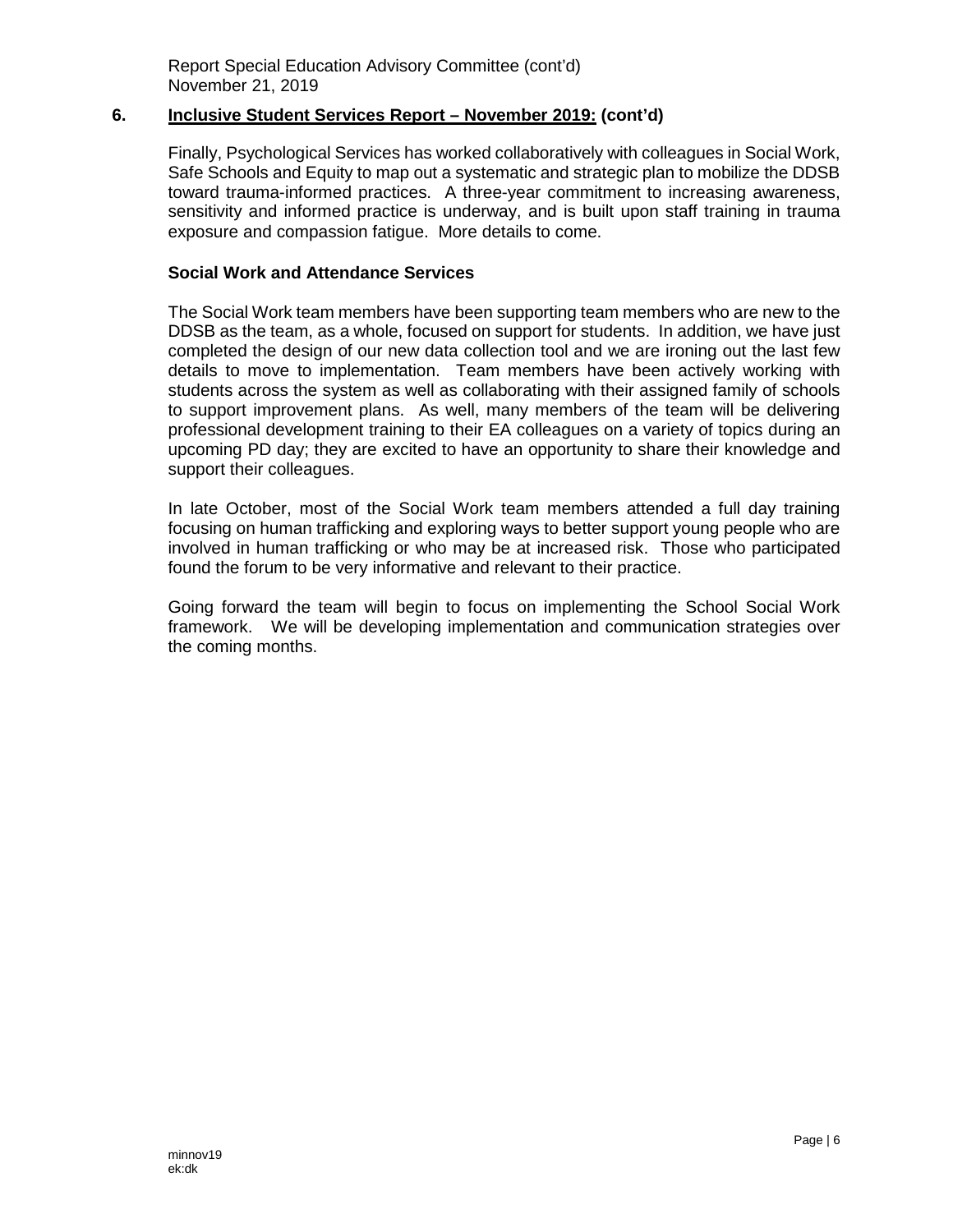# **6. Inclusive Student Services Report – November 2019: (cont'd)**

# **Upcoming Professional Development Opportunities**

| opcoming i rolessional bevelopment opportanties          |                   |
|----------------------------------------------------------|-------------------|
| <b>Upcoming Learning Opportunities</b>                   |                   |
| Behaviour Management System (BMS) Refresher              | November 5, 2019  |
|                                                          | November 12, 2019 |
|                                                          | November 15, 2019 |
|                                                          |                   |
| Behaviour Management System Basic Training               | November 13, 2019 |
|                                                          | November 15, 2019 |
|                                                          | November 19, 2019 |
|                                                          | November 20, 2019 |
|                                                          |                   |
| Communication Strategies to Reduce Incidents of          | November 15, 2019 |
| Aggression                                               |                   |
|                                                          |                   |
| <b>Differentiated Structures</b>                         | November 15,2019  |
|                                                          |                   |
| EA Chromebook Device Program Support                     | November 15, 2019 |
|                                                          |                   |
| <b>Early Years Transition Support</b>                    | November 15, 2019 |
|                                                          |                   |
| <b>Effective Strategies for Positive Behaviour</b>       | November 15, 2019 |
|                                                          | November 15, 2019 |
| Every Day Back Care for Every Body                       |                   |
| Introduction to Core Vocabulary Theory                   | November 15, 2019 |
|                                                          |                   |
| Self-Regulation in the Classroom                         | November 15, 2019 |
|                                                          |                   |
| Staying in the Green                                     | November 15, 2019 |
|                                                          |                   |
| <b>Structured Teaching Basics</b>                        | November 15, 2019 |
|                                                          |                   |
| <b>Supporting Integrated Transition Planning</b>         | November 15, 2019 |
|                                                          |                   |
| Supporting Integration - The Role of the EA (Elementary) | November 15, 2019 |
|                                                          |                   |
| <b>Teachers of Gifted Learners Networking Session</b>    | November 19, 2019 |
|                                                          |                   |
| Structured Learning Class - Team Support (Part 1 of 3)   | November 19, 2019 |
|                                                          |                   |
| Developmental Class Teacher Capacity Building (Part 2)   | November 20, 2019 |
| of $4)$                                                  |                   |
|                                                          |                   |
| Practical Learning Program Connect - 4 Part Series       | November 21, 2019 |
|                                                          |                   |
| Supporting Students in Secondary School Support          | December 4, 2019  |
| Program                                                  |                   |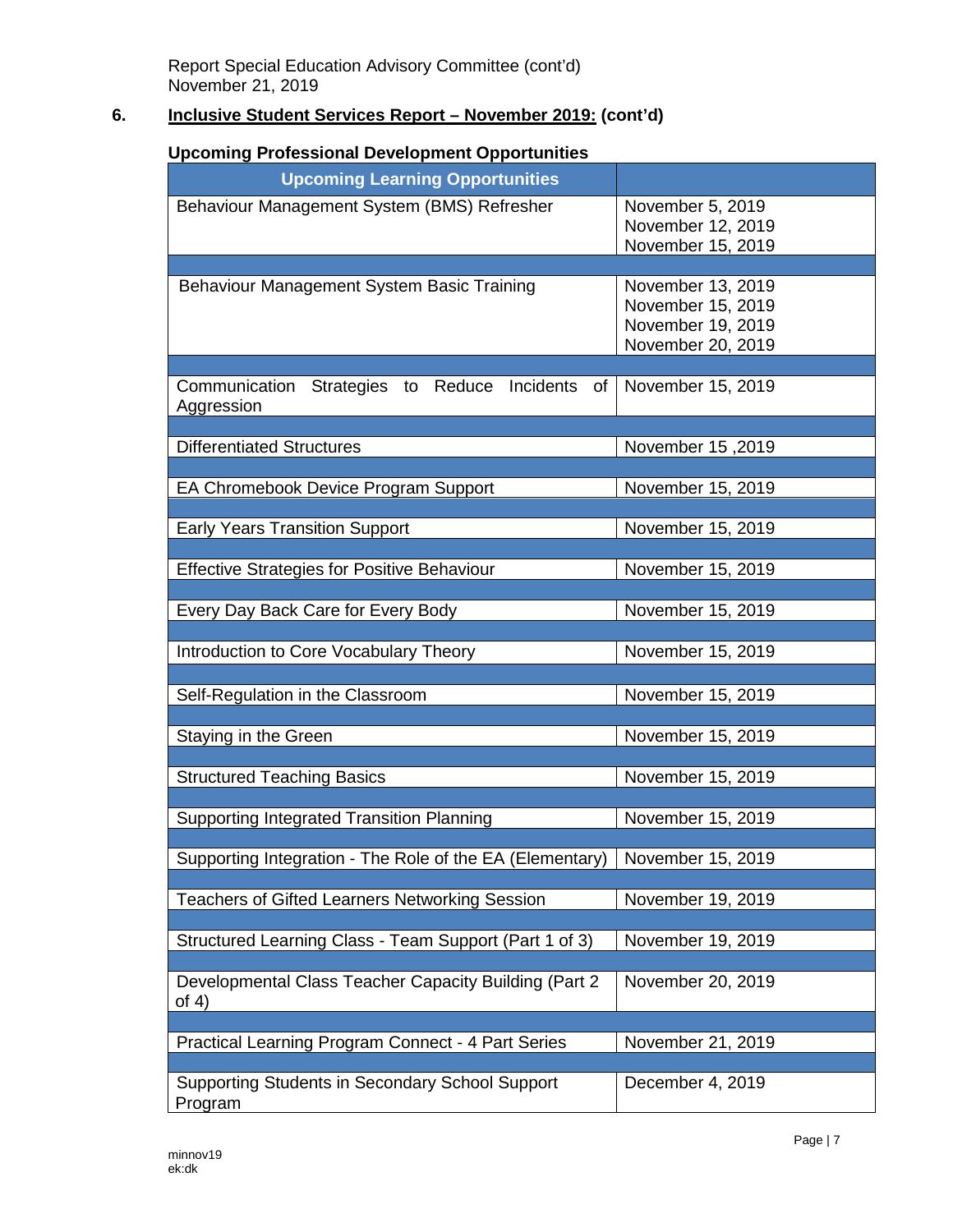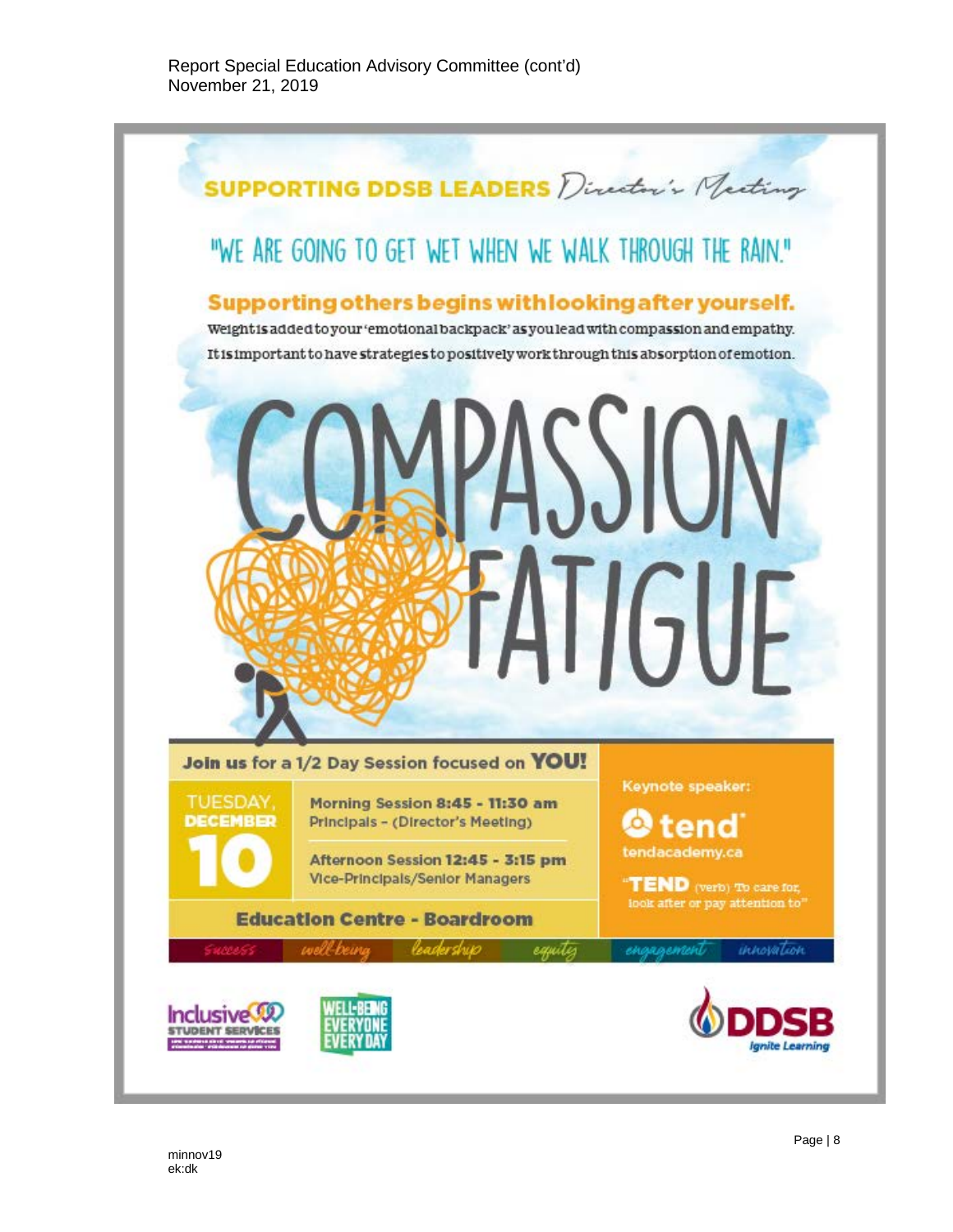### **7. Presentations:**

### Revision to Secondary Clinical Service Model

Chief of Psychological Services Dr. Steve Graffi provided SEAC members with a PowerPoint presentation and hand-out information on the revision to the Secondary Clinical Service Model. Steve informed committee members that due to a shift in the population of Durham Region and the corresponding increase in prevalence rates of mental health concerns, staff have the requirement to be more responsiveness to system needs and, of necessity to refine their direct service model for secondary students. An outline of the Levels 1 – 3 services available for students were shared. The 2019-2020 school year will be the pilot year to trial this model. He also answered questions from SEAC members.

### OSTA-AECO's Vision Document and eLearning Report

Student Trustees Arlene Wang and Sally Meseret provided SEAC members with a PowerPoint presentation on OSTA-AECO's Vision Document and eLearning Report.

The Students' Vision for Education document features 35 long-term recommendations that strive to transform every facet of the education system, premised on the following 6 pillars: Enhancing Equity; Funding Formula Reform; Strengthening Rural and Northern Schools; Supporting Student Well-being; System Modernization for the 21<sup>st</sup> Century Learning and School Board Governance.

In response to the Ministry of Education's newest mandate, which makes earning four eLearning credits a requirement to receive the Ontario Secondary School Diploma (OSSD) for all Ontario secondary students, OSTA-AECO collected feedback from students in grades 8 – 12 on Ontario's eLearning program. The intent of the eLearning document is to inform the public and stakeholders within Ontario's education sector about students' perspective on the eLearning mandate and implementation.

SEAC Chair Eva Kyriakides and Trustee Donna Edwards thanked Student Trustees Arlene Wang and Sally Meseret for their presentation.

### **8 a). Business Arising from the Minutes:**

• Self-Advocacy Event – Update

Due to the possibility of OSSTF/ETFO work action, the Self-Advocacy Event will now be rescheduled until the Spring, 2020. Rowin Jarvis will connect with the guest speaker regarding availability in April of next year.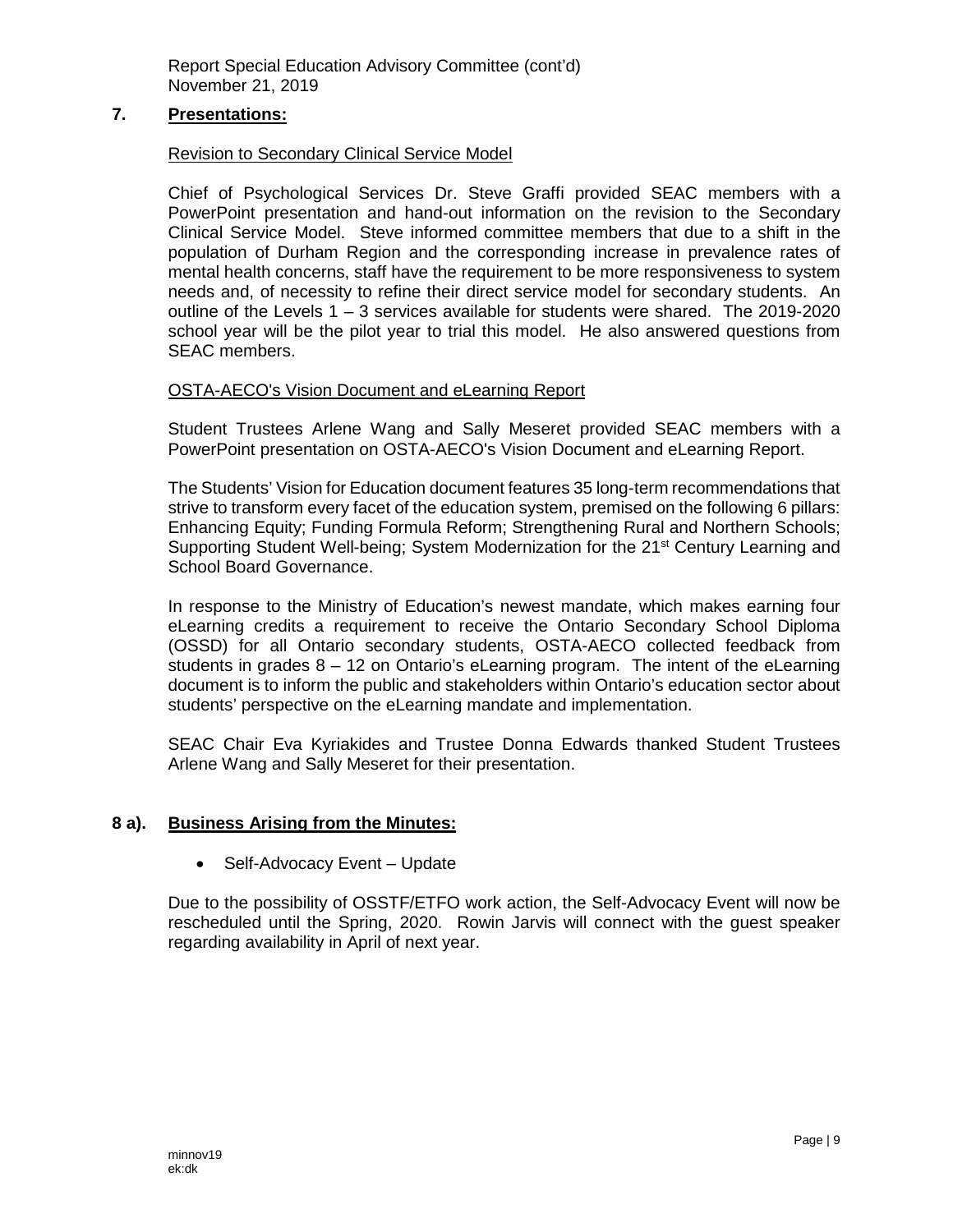#### **8 a). Business Arising from the Minutes: (cont'd)**

• Draft Letter: Minister's Advisory Council on Special Education (MACSE)

SEAC members reviewed the "draft" letter to the Minister of Education on the importance of MACSE. Comments and feedback are to be sent to Trustee Donna Edwards no later then the end of next week. Once the letter has been updated it will be sent to the Ministry of Education.

MOTION:

THAT THE REVISED MACSE LETTER BE SENT TO THE MINISTER OF EDUCATION.

MOVED BY: Craig Cameron SECONDED BY: Tara Culley

### **CARRIED**

• Fragile X Canada Membership Request

Superintendent Andrea McAuley reviewed the Education Act-Ontario Regulation 464/97 – SEAC laws with in-house counsel. The regulation states that "local association" means an association or organization of parents that operates locally within the area of jurisdiction of a board. As Fragile X does not have a local association; their SEAC membership request is declined.

### **8 b). Scheduled Discussion Period:**

The open discussion period was used to discuss the following topic:

• Input: DDSB Special Education Parent/Guardian Guide

SEAC members were asked to review the DDSB Special Education Parent/Guardian Guide and to bring their revisions to the December SEAC meeting.

### **9. Reports:**

#### **Administration:**

#### **Superintendent Andrea McAuley**

#### School Based Rehabilitation Services

The following School Based Rehabilitative Services are provided through funded community partners:

- Occupational Therapy (OT)
- Physiotherapy (PT)
- Speech Language Therapy (articulation/differentiated service from DSB SLPs)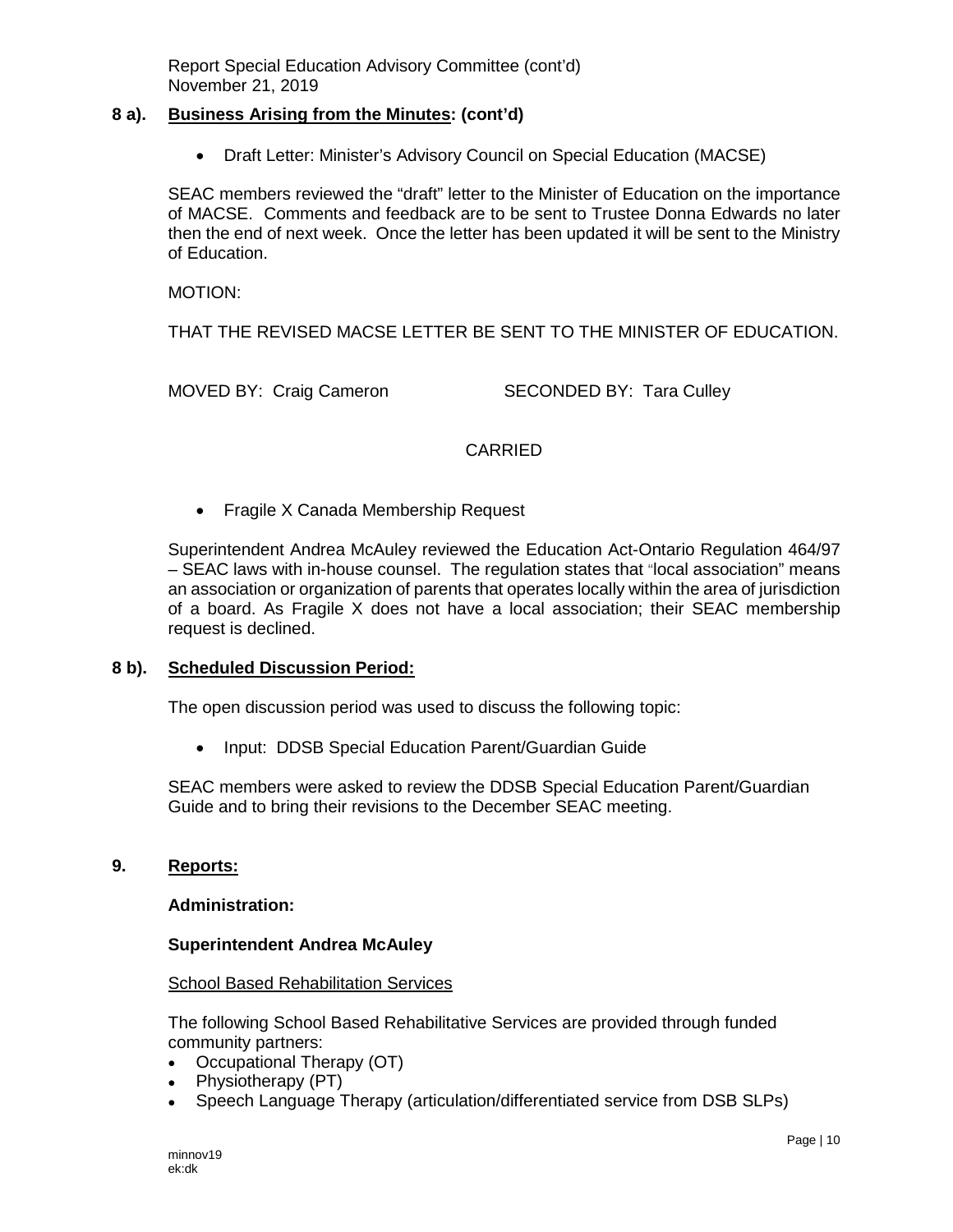### **9. Reports: (cont'd)**

### **Superintendent Andrea McAuley (cont'd)**

These services are provided to children and youth in a school setting.

Phased in changes to School Based Rehabilitative Services have been occurring. First, responsibility for coordination of services phased from CCAC to the Localized Health Integrated Network (LHIN) to Grandview Children's Centre (Grandview). The next phase, transfer of service delivery, transfers to Grandview effective January 1, 2020. These changes, to funding and service providers, is outlined in Appendix A: Community Communication.

Currently OT and PT services are provided by therapists employed by Community Advantage Rehabilitation (CAR) as funded through LHIN. Effective January  $1<sup>st</sup>$ , Grandview will be both service coordinator and provider.

It is important to note that these service professionals (OT/PT) are key partners in the prescription and access to Specialized Equipment Allocation (SEA) for students with special education needs.

*Note: Letter to Community (posted on DDSB website) shared with SEAC via email.*

#### CTCC Programming/Grove School

Grove (CTCC) programming were recently highlighted at both Board (November 18th) and during an Inclusive Student Services Department meeting. Both presentations lead by Principal Patrick Belmonte and Vice-Principal Joanne Docherty.

Grove school provides safe, welcoming, and inclusive learning spaces for students whose primary need is for care and/or treatment or rehabilitation.

Partnering with twelve community partners, Grove school staff promotes well-being for students and provide structures to ensure that students can maintain continuity of education, access to curriculum and academic growth while concurrently engaged in clinical based programming.

Grove welcomes over 550 students annually from across a broad geographic area which extends beyond the Durham Region. The students are clients of the individual agencies and are drawn from their individual service areas. The Durham District School Board is proud to be the educational partner for these agencies.

In the presentations, Principal Patrick Belmonte and Vice-Principal Joanne Docherty highlighted:

- The partnerships that are the foundation to Grove (and access pathways Inclusive Student Services Department Meeting)
- Success and educational challenges related to students who have a primary need for intensive, clinical programming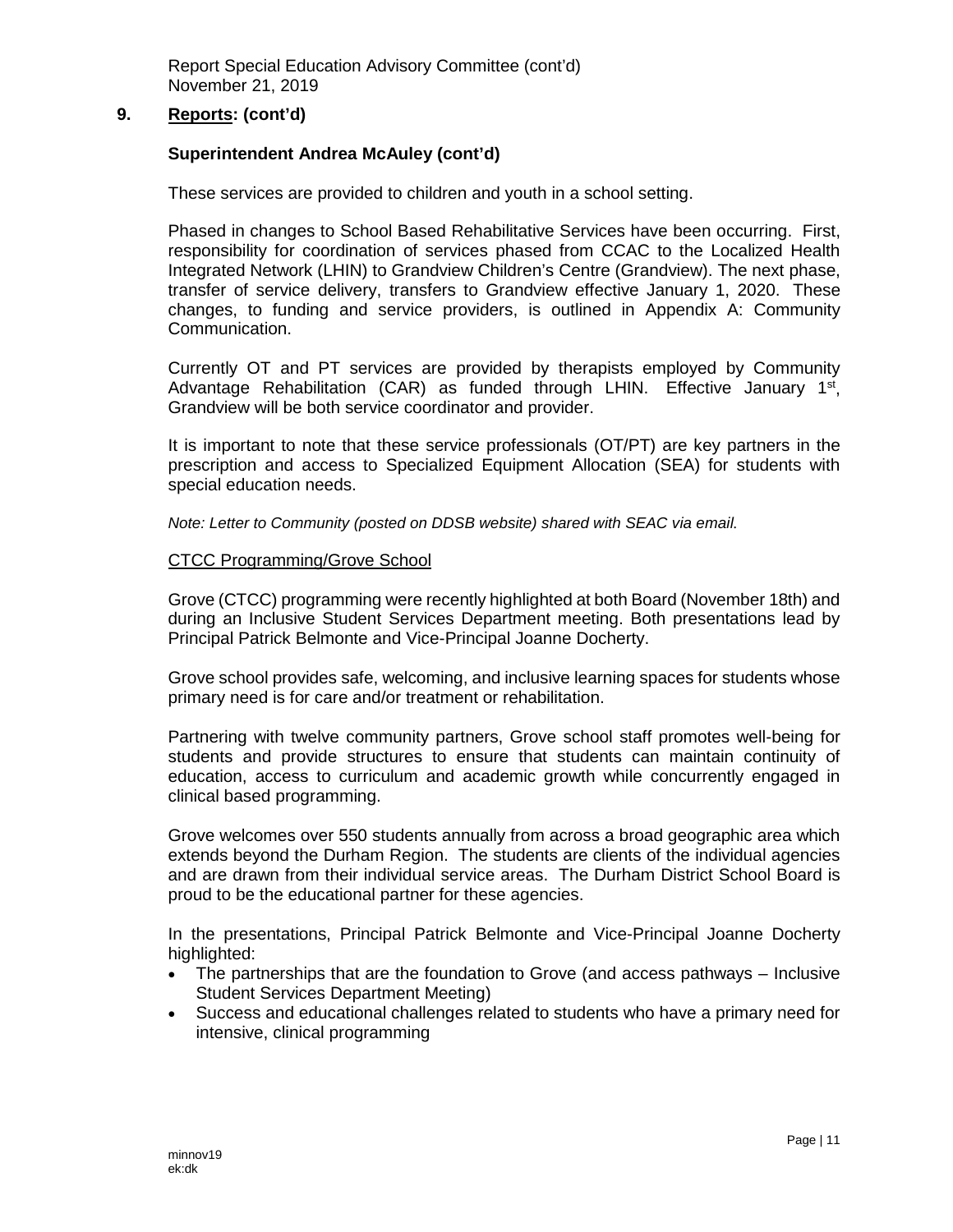## **9. Reports: (cont'd)**

### **Superintendent Andrea McAuley (cont'd)**

#### Ministry and Community Partners

Our teams recently worked with community partners from Surrey Place and the Ministry of Education

Lindsay Hillier (Manager for Training and Quality for Surrey Place-Ontario Blind-Low Vision Early Intervention Program) supported learning for an interdisciplinary team, including teachers of Developmental Programs, on Cortical Visual Impairment. CVI is cause by neurological damage affecting parts of the brain. It is on the rise, and now felt to be #1 cause of visual impairment in children and is one that education is growing understanding as CVI requires different accommodations than physical vision impairment. A second session is being planned as follow up.

A team from the provincial schools branch facilitated a session for our Hearing and Vision resource teams. This is step one of a review of services in these areas. We felt that the expertise of the provincial schools team is key to 1) drawing on their content expertise and 2) partnering to position reflection and action planning by building in accountability to a 'knowledgeable other'/lead within the work.

#### Educational Assistants Appreciation Day

The third Wednesday in November each year marks EA Appreciation Day in both the DDSB and DCDSB. School teams across the system take the opportunity to express recognition and gratitude for the EA members of their school teams. Tonight, we share highlights of social media tweets shared using #EducationalAssistants.

We also premiered a DDSB Productions video highlighting the incredible impact of this key employee group.

#### **Board:**

Trustee Donna Edwards informed SEAC members that the Board of Trustees received presentations on Grove School – CTCC Program and Treaties Recognition Week at the Board Meeting on Monday, November 18, 2019.

David Visser, Associate Director Corporate Services and Treasurer of the Board retired as of October 31, 2019. The Board of Trustees appointed the Director of Education Lisa Millar as Interim Treasurer of the Board effective November 1, 2019, until such time that an appropriate staff member can be hired and appointed as Treasurer.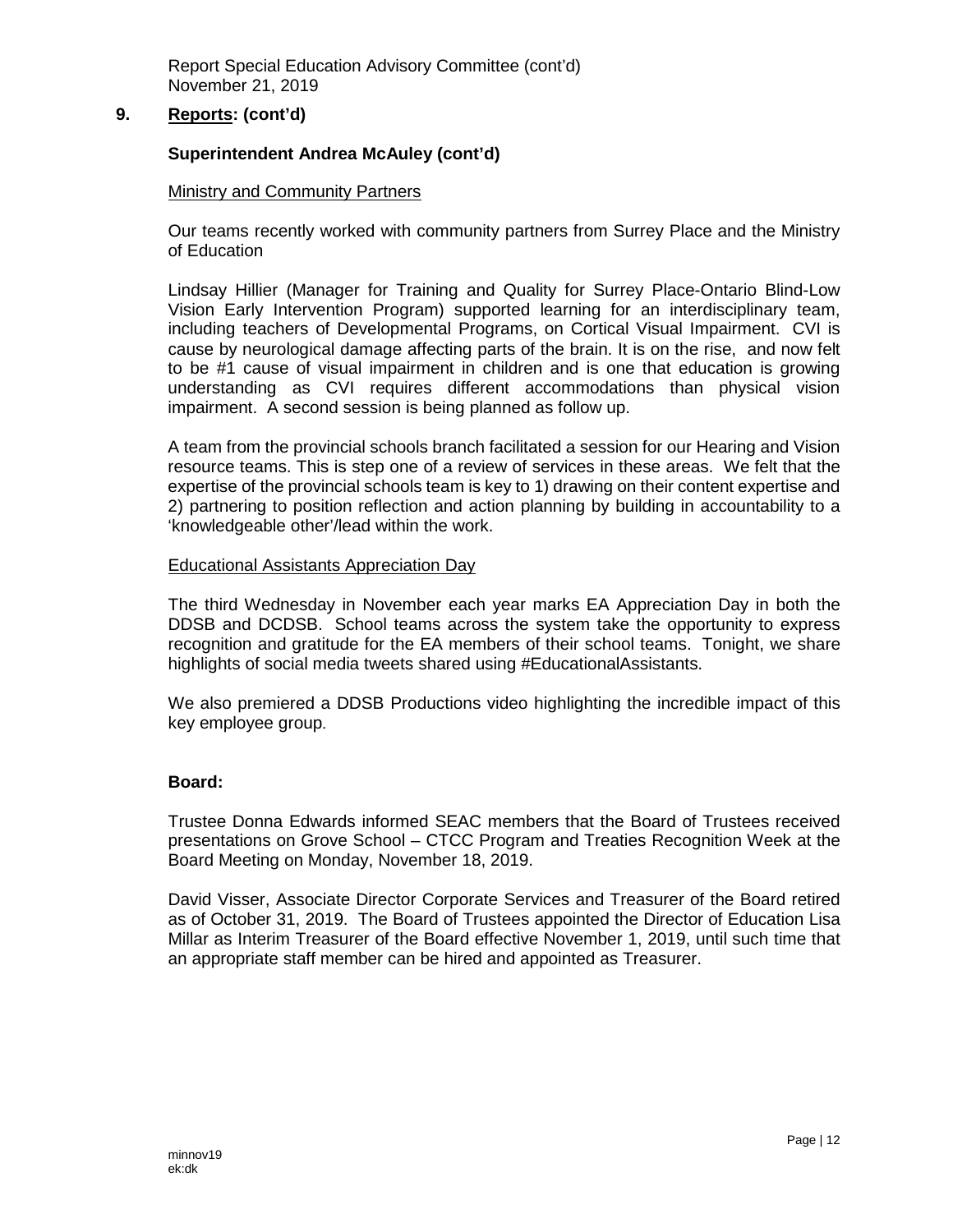### **10. Association Reports:**

#### Learning Disabilities Association of Durham Region (LDADR)

The Learning Disabilities Association of Durham Region (LDADR) will be hosting a presentation on "The Social Impact of Learning Disabilities" on Thursday, November 28, 2019 from 7:00 to 8:30 p.m. at the Brooklin Community Centre. A presentation on "Is French Immersion "Suitable" for Students with Learning Disabilities" will be held on January 30, 2020 from 7:00 to 8:30 p.m. at the Whitby Public Library.

Rowin Jarvis thanked Superintendent Andrea McAuley for her assistance in distributing the LDADR brochure to both elementary and secondary schools.

#### **11. Correspondence/Attachments:**

There was no correspondence at this time.

#### **12. Questions and Comments:**

SEAC Chair Eva Kyriakides has been representing SEAC on the DDSB Accessibility Committee. The accessibility meetings are now held on Wednesdays and unfortunately due to Eva's work commitments, she can no longer attend. Eva reached out to committee members to consider being the new SEAC representative for the DDSB Accessibility Committee.

SEAC Chair Eva Kyriakides informed committee members that the December SEAC meeting is the election of the SEAC Chair and Vice-Chair. Eva noted that it is important to have quorum and if the SEAC Representative cannot attend, please ensure that the Alternate is available.

Tara Culley informed SEAC members that a parent had reached out to her regarding Take Our Kids to Work Day. The parent whose child is in Grade 9 and in a special education small class placement was unaware of the event as she did not receive information from the school.

Superintendent Andrea McAuley responded that it was a communication miss between the school, Inclusive Student Services Department and Student Success. Our learning, and communication, is to include specific mention to Administrators and SERTs in early October next year as a prompt reminder to include special education classes with Grade 9 students in the Take Our Kids to Work Day conversation and planning.

#### **13. Celebrations and Success:**

Superintendent Andrea McAuley congratulated Trustee Donna Edwards for receiving the 2019 Special Olympics Ontario Female coach of the Year Award.

### **14. Next S.E.A.C. meeting – December 19, 2019 in Room 2020.**